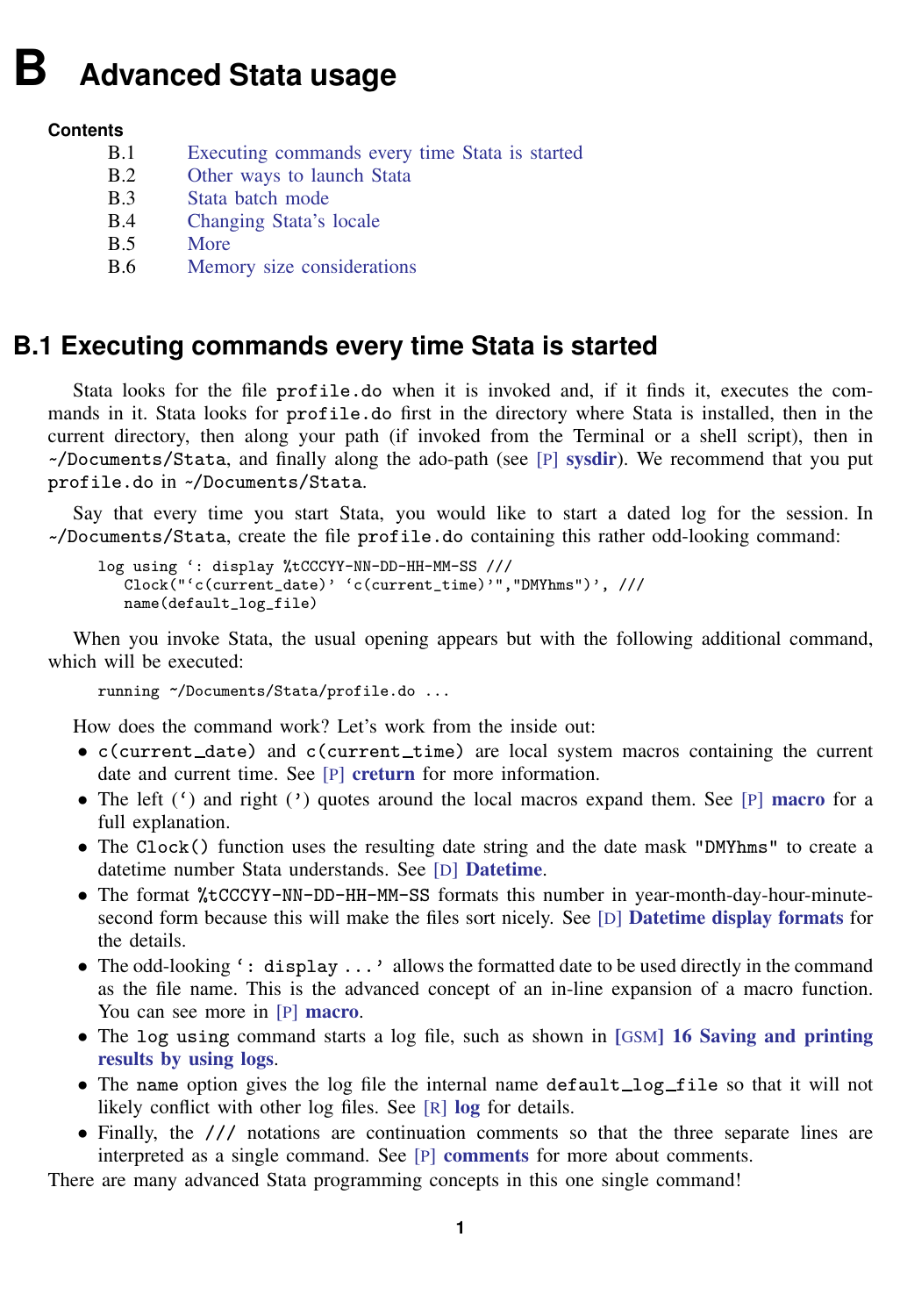profile.do is treated just as any other do-file once it is executed; results are just the same as if you had started Stata and then typed run profile.do. The only special thing about profile.do is that Stata looks for it and runs it automatically.

System administrators might also find sysprofile.do useful. This file is handled in the same way as profile.do, except that Stata first looks for sysprofile.do. If that file is found, Stata will execute any commands it contains. After that, Stata will look for profile.do and, if that file is found, execute the commands in it.

One example of how sysprofile.do might be useful would be when system administrators want to change the path to one of Stata's system directories. Here sysprofile.do could be created to contain the command

```
sysdir set SITE "~/Documents/Stata"
```
<span id="page-1-0"></span>See [U[\] 16 Do-files](https://www.stata.com/manuals/u16.pdf#u16Do-files) for an explanation of do-files. They are nothing more than text files containing sequences of commands for Stata to execute.

## **B.2 Other ways to launch Stata**

You can start Stata by double-clicking on a Stata .dta dataset, a Stata .do do-file, or a Stata .gph graph file. In all cases except for do-files, your current working directory will become the folder containing the file you have double-clicked. Double-clicking a do-file will not change your current working directory unless the do-file is named Stata.do. Putting a Stata.do file into a project's directory allows you to easily launch Stata and set your current working directory to that directory. Do-files opened for editing do not change your working directory.

Stata will behave as you would expect in each case. If you double-click on a dataset, Stata will open the dataset after Stata starts. If you double-click on a graph, the graph will be opened by Stata. If you double-click on a do-file, the do-file will be opened either in the Do-file Editor, or will execute its commands.

If you would rather have Stata execute the commands in a do-file when it is double-clicked, select Stata > Preferences > General Preferences..., click on the Windows toolbar button, click on the Do-file Editor item, click on the Advanced tab, and uncheck the Edit do-files opened from the Finder in Do-file Editor checkbox.

### <span id="page-1-1"></span>**B.3 Stata batch mode**

To run Stata in batch mode, you need to start it in the Terminal. The syntax of the command to start Stata from in the Terminal is

```
\text{States } \left[ \text{-option } \left[ \text{-option } \left[ \ldots \right] \right] \right] \left[ \text{stat\_command} \right]
```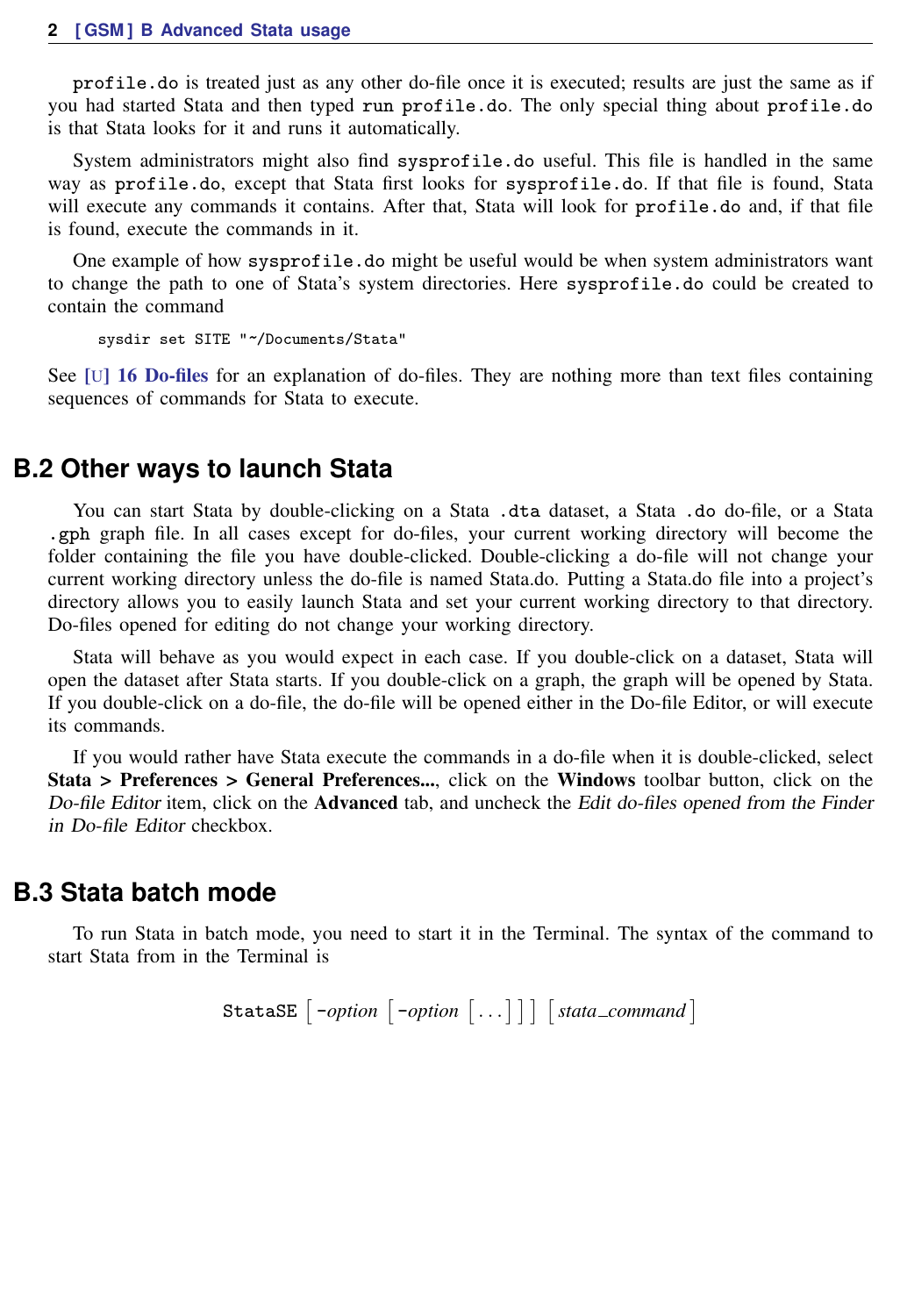where the options are

| Option Result |                                                                                                                                       |
|---------------|---------------------------------------------------------------------------------------------------------------------------------------|
| -b            | set background (batch) mode and log in plain text                                                                                     |
| $-e$          | set background (batch) mode and log in plain text without prompting<br>when Stata command has completed                               |
| -q            | suppress logo and initialization messages                                                                                             |
|               | $-rngstream \#$ set random-number generator to mt64s (see [R] set rng) and set<br>random-number stream to $#$ (see [R] set rngstream) |
| $-\mathbf{s}$ | set background (batch) mode and log in SMCL                                                                                           |

For you to run Stata from the Terminal, you need to be sure that the shell can find Stata. To do this, you must add the path to the Stata executable in Stata's application bundle to your shell's path. Once that is done, you can invoke Stata from any directory from a shell.

For example, if Stata is installed in /Applications/Stata, then the path to the executable for Stata/SE is /Applications/Stata/StataSE.app/Contents/MacOS. Type StataSE to start Stata/SE.

For Stata/MP, it is /Applications/Stata/StataMP.app/Contents/MacOS. Type StataMP to start Stata/MP.

For Stata/BE, it is /Applications/Stata/Stata.app/Contents/MacOS. Type StataBE to start Stata/BE.

Suppose you had a do-file named bigjob.do. If you want to use Stata in batch mode, typing

% StataSE -b do bigjob

tells Stata to execute the commands in bigjob.do, suppress all screen output, and route the output to bigjob.log in the same directory. Stata will display a dialog when the commands have finished executing.

Typing

% StataSE -e do bigjob

tells Stata to execute the commands in bigjob.do, suppress all screen output, and route the output to bigjob.log in the same directory. Stata will simply exit without displaying a dialog when the commands have finished executing.

% StataSE -s do bigjob

tells Stata to execute the commands in bigjob.do, suppress all screen output, and route the output to bigjob.smcl in the same directory.

Specifying -s -e sets the background (batch) mode and logs in SMCL without prompting when a Stata command has completed.

You can also run the above examples in the background by typing

% StataSE -b do bigjob & % StataSE -e do bigjob & % StataSE -s do bigjob &

Note: Stata runs profile.do before doing bigjob.do, just as it would if you were working interactively.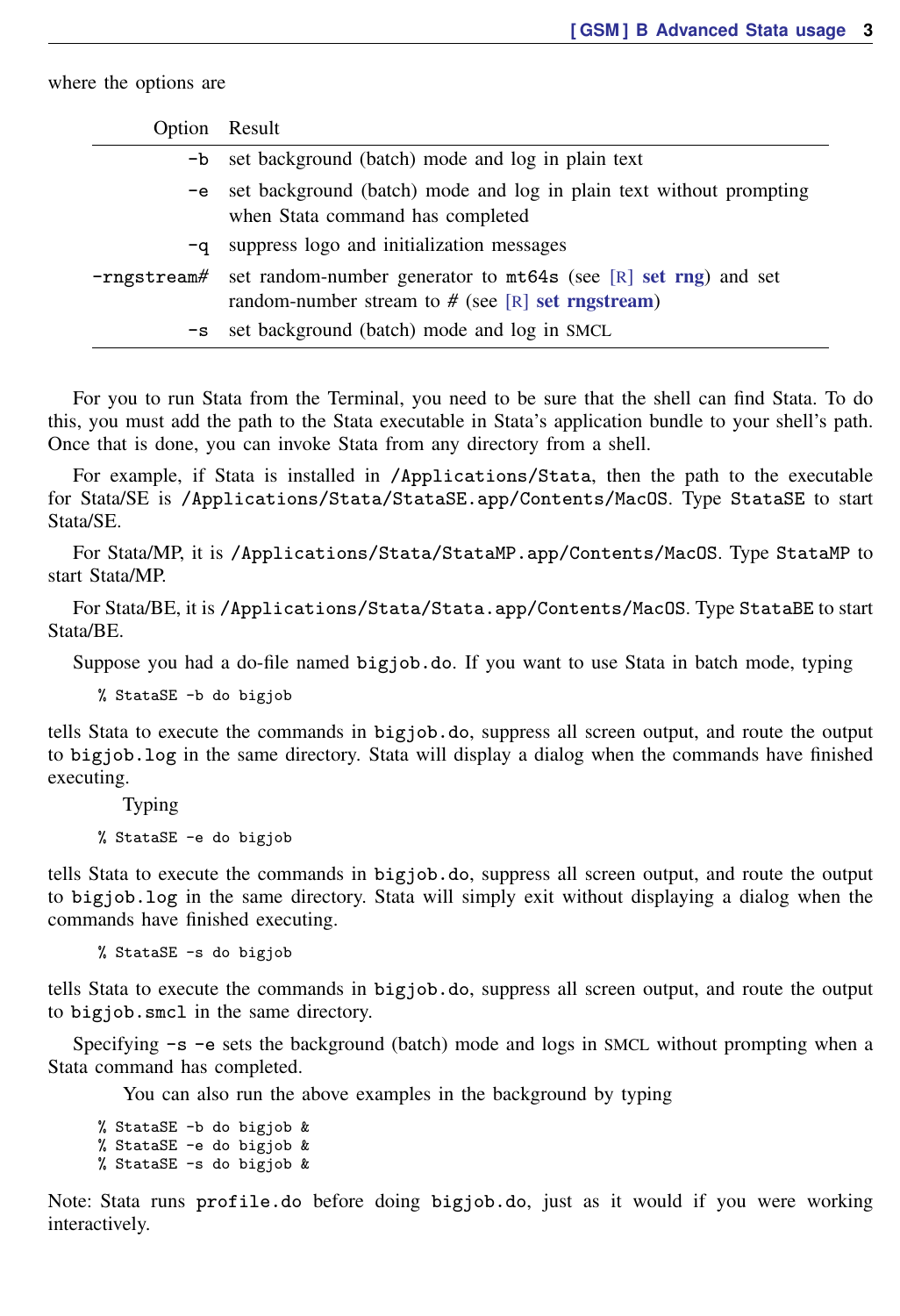#### General notes

While your do-file is executing, the Stata icon will appear on the dock.

The icon has a badge showing a rough percentage of how much of the do-file Stata has executed. (Stata calculates this percentage from the number of characters in the do-file, so the percentage may not accurately reflect the amount of time left for the job to complete.)

If you right-click on the icon on the taskbar, Stata will display a box asking if you want to cancel the batch job.

Once the do-file is complete, Stata will bounce the icon on the dock. You can then click on the icon to close Stata. If you wish for Stata to automatically exit after running the batch do-file, use -e rather than -b.

You do not have to run large do-files in batch mode. Any do-file that you run in batch mode can also be run interactively. Simply start Stata, type log using *filename*, and type do *filename*. You can then watch the do-file run, or you can minimize Stata while the do-file is running.

# <span id="page-3-0"></span>**B.4 Changing Stata's locale**

To change the locale of Stata to English, type

set locale\_ui en

To change it back to match the locale set for your operating system, type

set locale\_ui default

For a complete explanation of locales and Stata, see [U[\] 12.4.2.4 Locales in Unicode](https://www.stata.com/manuals/u12.pdf#u12.4.2.4LocalesinUnicode).